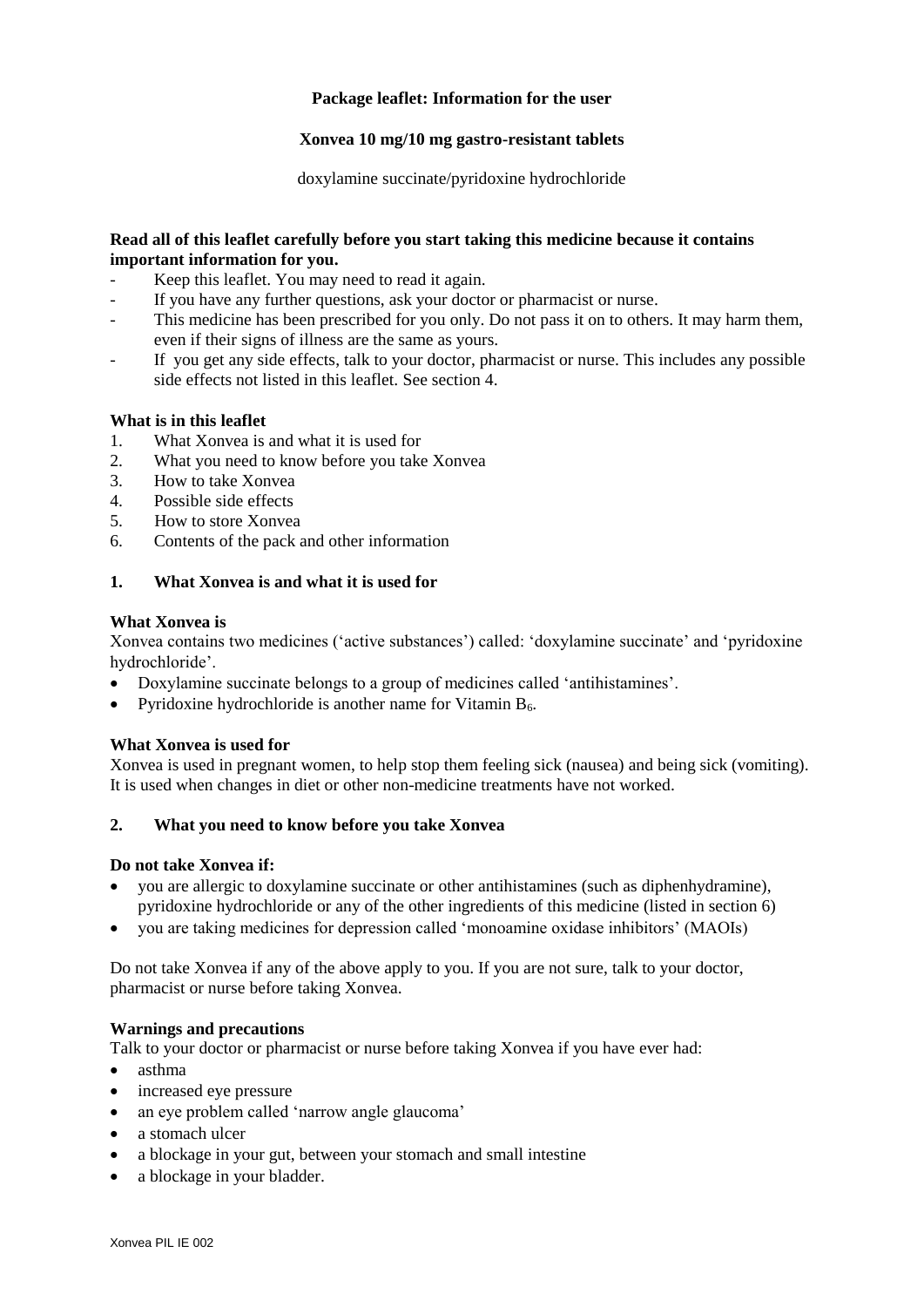Also, talk to your doctor or pharmacist or nurse before taking Xonvea if:

- you are taking cough or cold medicines, sleeping medicines or certain pain medicines
- you have been drinking alcohol.

If any of the above apply to you (or you are not sure), talk to your doctor, pharmacist or nurse before taking Xonvea.

If you suffer from severe nausea and vomiting of pregnancy, a condition called hyperemesis gravidarum, you have to be treated by a specialist.

If you are having a urine drug screen, taking Xonvea may show 'false positive' results for methadone, opiates, and phencyclidine phosphate (PCP) when some test methods are used. If this happens, a more specific test can be performed.

## **Look out for side effects**

- Xonvea may make you feel sleepy do not drive, cycle or use any tools or machines while taking this medicine. Also, do not do other things that need your full attention – unless your doctor tells you it is okay to do so.
- Do not take Xonvea while taking cough and cold medicines, sleeping medicines, certain pain medicines or if you have been drinking alcohol. Taking Xonvea with other medicines that affect the 'central nervous system' can make you feel very sleepy - this can make you fall over or cause other accidents.
- Xonvea contains trace amounts of the azo colouring agent E129. This colouring agent may cause allergic reactions.

Do not stop taking Xonvea without talking to your doctor first. If you stop taking this medicine suddenly your feeling sick (nausea) and being sick (vomiting) may come back. Your doctor will tell you how to stop taking this medicine slowly over time to help avoid this.

## **Children and young people**

Xonvea is not meant for use in children under 18 years old. It is not known if Xonvea is safe and effective in this age group.

# **Vitamin B**

Talk to your doctor, pharmacist or nurse before taking any additional vitamin B – this could be through your diet, from supplements or multi-vitamins.

## **Other medicines and Xonvea**

Tell your doctor, pharmacist or nurse if you are taking, have recently taken or might take any other medicines. This includes medicines obtained without a prescription, and herbal medicines.

In particular, do not take Xonvea and tell your doctor or pharmacist or nurse if you are taking any of the following:

- Medicines for depression called 'monoamine oxidase inhibitors' (MAOIs) using these medicines with Xonvea can make side effects worse and last longer.
- Medicines such as cough and cold medicines, sleeping medicines or certain pain medicines (called central nervous system depressants) - using any of these with Xonvea can make you feel very sleepy. This can make you fall over or cause other accidents.

## **Xonvea with alcohol**

Do not drink alcohol while taking Xonvea. See section 3 for information about how to take Xonvea.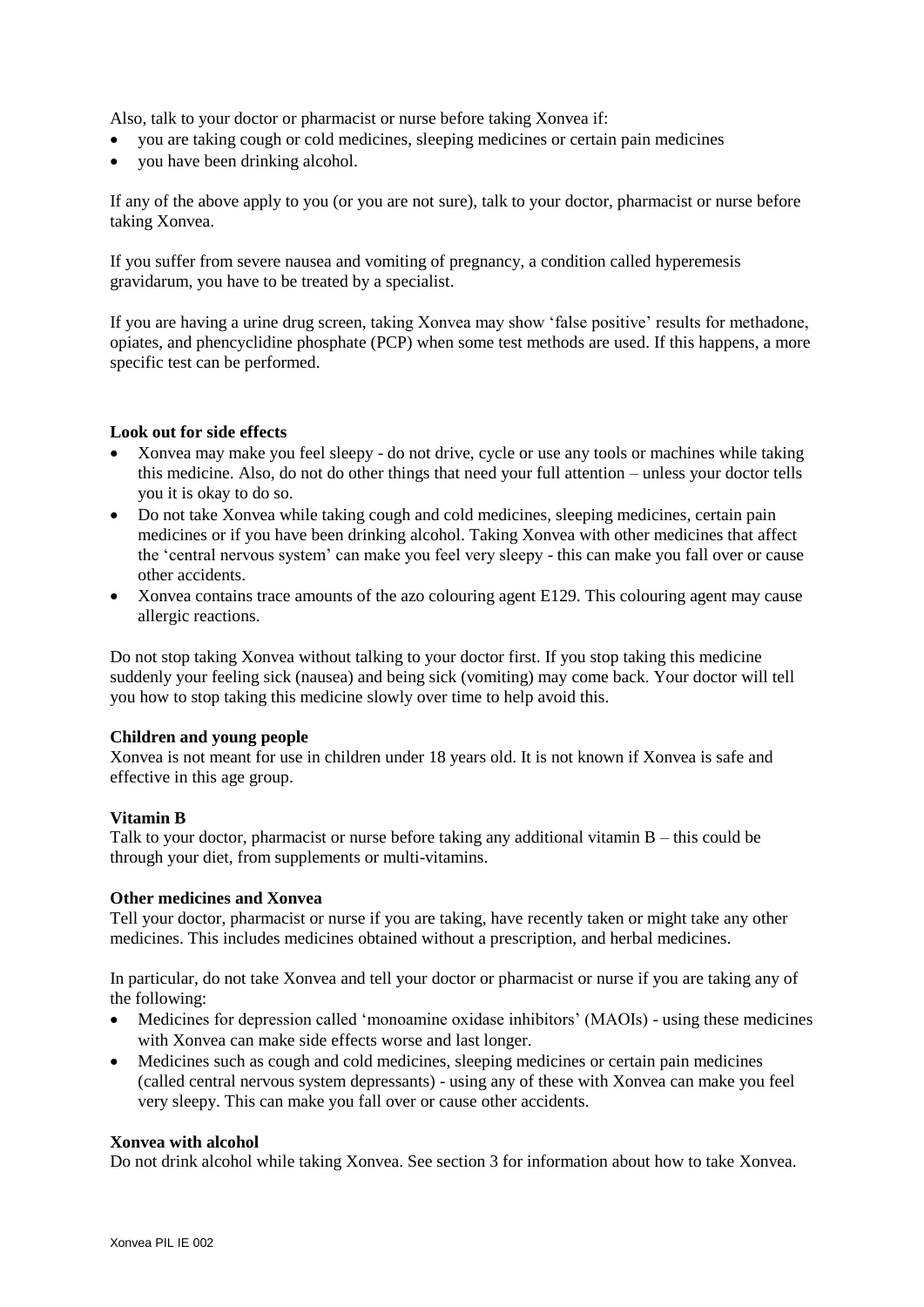## **Pregnancy and breast-feeding**

Xonvea is for use in pregnant women.

If you are breastfeeding, a decision should be made with your doctor whether to discontinue breastfeeding or to discontinue the drug. This is because Xonvea can pass into your breast milk and may harm your baby.

### **Driving and using machines**

Do not drive, cycle or use any tools or machines while taking this medicine. This is because you may feel sleepy after taking Xonvea. If this happens do not do other activities that need your full attention - unless your doctor tells you it is ok to do so.

### **3. How to take Xonvea**

Always take this medicine exactly as your doctor, pharmacist or nurse has told you. Check with your doctor, pharmacist or nurse if you are not sure.

### **How much to take**

Your doctor will start you on a low dose and possibly increase it - this will depend on how well the medicine works for you.

How to start taking Xonvea and increase your dose, if needed:

- **Day 1**
	- Take 2 tablets, by mouth at bedtime.
- $\bullet$  Day 2
	- Take 2 tablets, by mouth at bedtime.
	- If your nausea and vomiting is better or controlled on Day 2, continue to take 2 tablets every night at bedtime. This will be your usual dose unless your doctor, pharmacist or nurse tells you otherwise.
- **Day 3**
	- If you still had nausea and vomiting on Day 2, take 3 tablets, by mouth on Day 3 (1 tablet in the morning and 2 tablets at bedtime).
- **Day 4**
	- If your nausea and vomiting was better or controlled on Day 3 continue to take 3 tablets each day (1 tablet in the morning and 2 tablets at bedtime). This will be your usual dose unless your doctor, pharmacist or nurse tells you otherwise.
	- If you still had nausea and vomiting on Day 3, take 4 tablets, by mouth each day (1 tablet in the morning, 1 tablet in the mid-afternoon, and 2 tablets at bedtime).

Do not take more than 4 tablets each day (1 in the morning, 1 in the mid-afternoon, and 2 at bedtime).

#### **Taking this medicine**

- Take Xonvea on an empty stomach.
- Swallow the tablet whole with a glass of water.
- Do not crush, chew, or split the tablets before swallowing.

If you cannot swallow Xonvea tablets whole, tell your doctor, pharmacist or nurse.

#### **If you take more Xonvea than you should**

If you take more Xonvea than you should, stop taking Xonvea and talk to a doctor or go to a hospital straight away. Take the medicine pack with you. The following effects may happen: feeling restless, sleepy or dizzy, dry mouth, larger black part of the eye (dilated pupils), confusion, fast heart rate.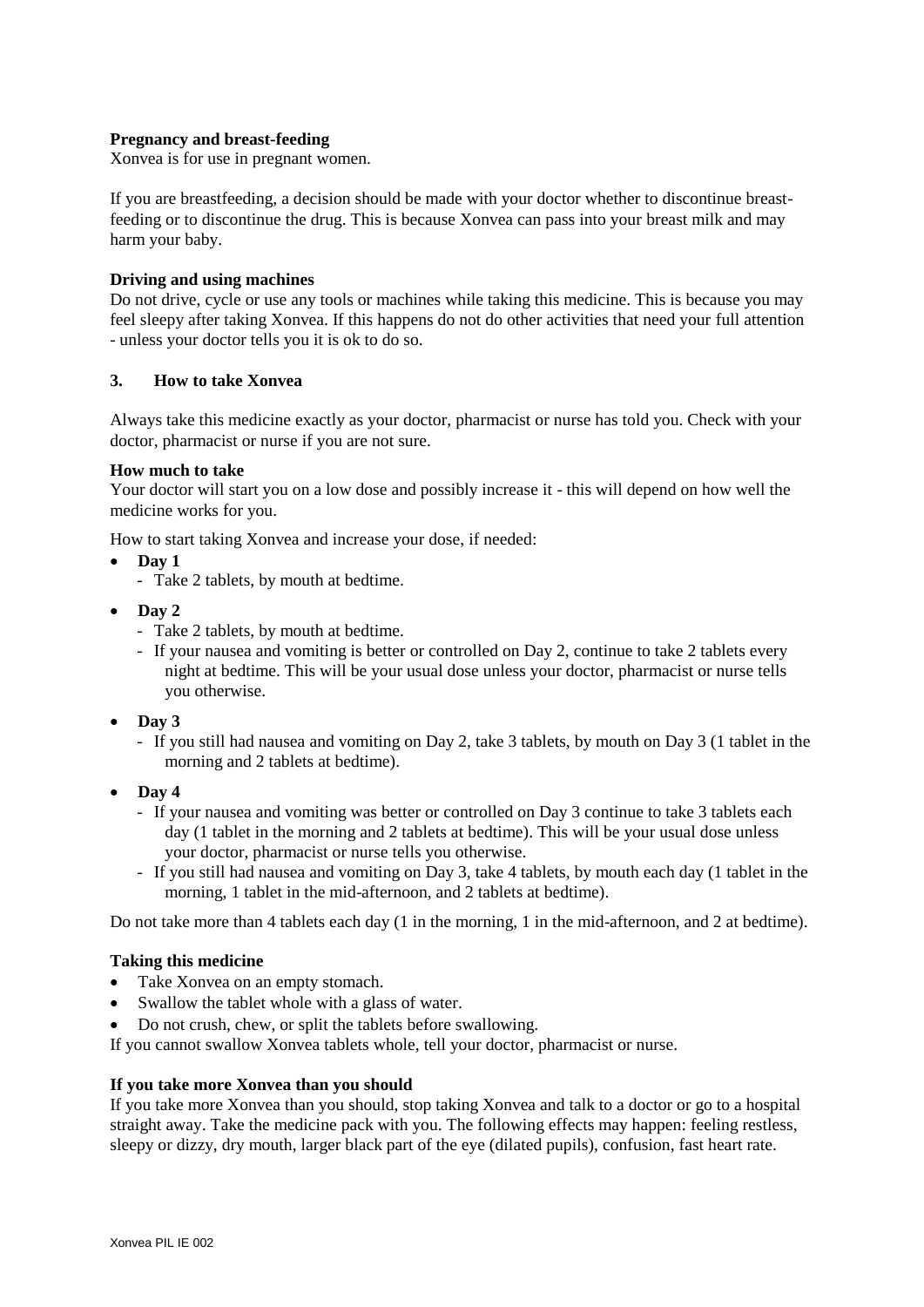If the amount of medicine in your body is very high, you may also have fits, muscle pain or weakness or sudden severe kidney problems. These may even lead to death. If you have these signs - stop taking Xonvea and talk to a doctor or go to a hospital straight away.

## **If you stop taking Xonvea**

Do not stop taking Xonvea without talking to your doctor first. If you stop taking this medicine suddenly your feeling sick (nausea) and being sick (vomiting) may come back. Your doctor will tell you how to stop taking this medicine slowly over time to help avoid this.

If you have any further questions on the use of this medicine, ask your doctor, pharmacist or nurse.

## **4. Possible side effects**

Like all medicines, this medicine can cause side effects, although not everybody gets them.

- **Very common:** may affect more than 1 in 10 people
- feeling very sleepy.
- **Common:** may affect up to 1 in 10 people
- feeling dizzy
- feeling tired
- dry mouth.

**Not known:** frequency cannot be estimated from the available data

- hypersensitivity (allergic reaction)
- feeling anxious, difficulty in sleeping (insomnia), nightmares, feeling disorientated
- headaches or migraines
- $\bullet$  tingling, pricking or numbness of skin
- restlessness and a need to move constantly
- problems with eyesight or blurred vision
- sensation of spinning dizziness
- difficulty breathing, awareness of heartbeat or increased heart rate
- full or bloated feeling, stomach pains, constipation or diarrhoea
- excessive sweating, skin reactions such as itchiness or rash
- difficulties or pain with passing urine
- discomfort in the chest
- general discomfort or feeling irritable

## **Other side effects reported with medicines in the same drug class as doxylamine**

Anticholinergic effects include (blockage of the activity of organs that receive nerve impulses through a substance called acetylcholine): dry mouth, nose and throat; difficulties or pain with passing urine; sensation of spinning dizziness; problems with eyesight or blurred vision; double vision (diplopia); ringing or humming in the ears (tinnitus); inflammation of the inner ear which develops within a short time (acute labyrinthitis); difficulty in sleeping (insomnia); shaking (tremors) and nervousness; feeling irritable; involuntary repetitive movements of the face (facial dyskinesia). In addition, feeling of tightness in the chest, thick mucus in the chest (bronchial secretions); high-pitched whistling sound often associated with difficulty in breathing (wheezing); stuffy nose; sweating and feeling chills; early menses; altered state of mind such as hallucinations, delusions, confusion and disturbed thoughts (toxic psychosis); headaches; tingling, pricking or numbness of skin; or feeling faint have been reported.

Rarely, low levels of white blood cells (agranulocytosis), reduced blood in the body due to increased destruction of blood cells (haemolytic anaemia), decreased clotting blood cells (thrombocytopenia),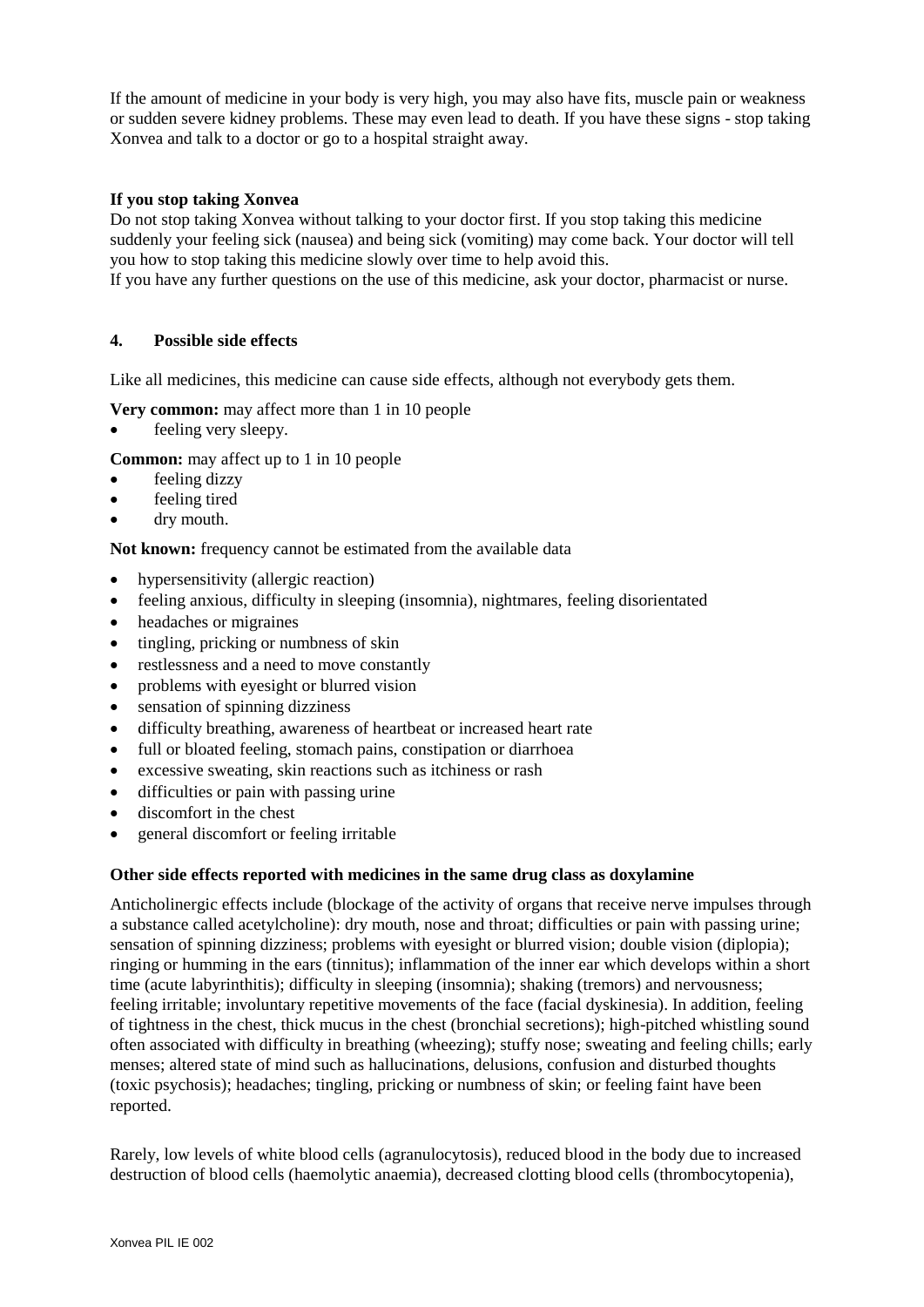decreased red, white and clotting cells in the blood (pancytopenia), and increased appetite, sometimes with weight gain, have been reported.

## **Reporting of side effects**

If you get any side effects, talk to your doctor, pharmacist or nurse. This includes any possible side effects not listed in this leaflet. You can also report side effects directly via HPRA Pharmacovigilance, Earlsfort Terrace IRL - Dublin 2;

Tel: +353 1 6764971; Fax: +353 1 6762517. Website: www.hpra.ie; E-mail: [medsafety@hpra.ie.](mailto:medsafety@hpra.ie)

By reporting side affects you can help provide more information on the safety of this medicine.

## **5. How to store Xonvea**

Keep this medicine out of the sight and reach of children.

Do not use this medicine after the expiry date which is stated on the carton or blister after "EXP". The expiry date refers to the last day of that month.

This medicine does not require any special storage conditions.

Do not throw away any medicines via wastewater or household waste. Ask your pharmacist how to throw away medicines you no longer use. These measures will help protect the environment.

## **6. Contents of the pack and other information**

## **What Xonvea contains**

- The active substances are doxylamine succinate (an antihistamine) and pyridoxine hydrochloride (vitamin  $B_6$ ). Each tablet contains 10 mg of doxylamine succinate and 10 mg of pyridoxine hydrochloride.
- The other ingredients are, carnauba wax, croscarmellose sodium, hypromellose (E464), indigo carmine aluminium lake (E132), macrogol (400, 8000) (E1521), magnesium stearate, magnesium trisilicate, methacrylic acid-ethyl acrylate copolymer (1:1), microcrystalline cellulose, allura red AC aluminium lake (E129), polysorbate 80 (E433), propylene glycol (E1520), colloidal anhydrous silica, shellac, simeticone emulsion, sodium bicarbonate (E500), sodium lauryl sulfate (E487), talc (E553b), titanium dioxide (E171), triethyl citrate.

## **What Xonvea looks like and contents of the pack**

- Xonvea gastro-resistant tablets are white, round, and film-coated with a pink image of a pregnant woman on one side.
- Xonvea is available in blister packs containing 20, 30 or 40 tablets. Not all pack sizes may be marketed.

# **Marketing Authorisation Holder**

Alliance Pharma (Ireland) Limited United Drug House Magna Drive Dublin D24 X0CT Ireland

## **Manufacturer**

Xonvea PIL IE 002